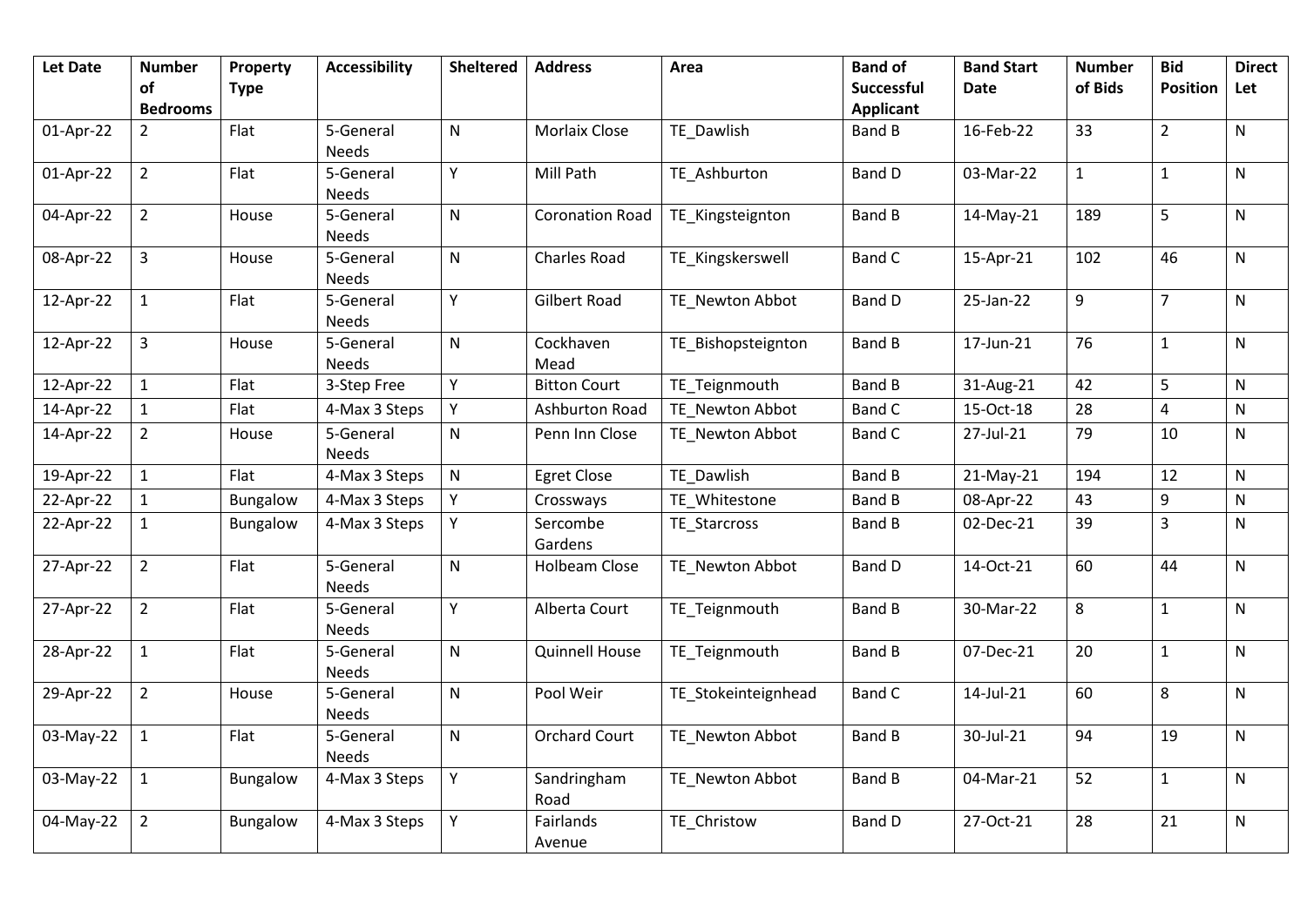| <b>Let Date</b> | <b>Number</b><br>οf | Property<br><b>Type</b> | <b>Accessibility</b>       | <b>Sheltered</b> | <b>Address</b>        | Area                | <b>Band of</b><br>Successful | <b>Band Start</b><br><b>Date</b> | <b>Number</b><br>of Bids | <b>Bid</b><br><b>Position</b> | <b>Direct</b><br>Let |
|-----------------|---------------------|-------------------------|----------------------------|------------------|-----------------------|---------------------|------------------------------|----------------------------------|--------------------------|-------------------------------|----------------------|
|                 | <b>Bedrooms</b>     |                         |                            |                  |                       |                     | <b>Applicant</b>             |                                  |                          |                               |                      |
| 05-May-22       | $\overline{2}$      | Flat                    | 5-General<br><b>Needs</b>  | N                | Harewood<br>House     | TE_Buckfastleigh    | Band D                       | 13-Oct-21                        | 12                       | 9                             | N                    |
| 05-May-22       | $\overline{2}$      | Bungalow                | 4-Max 3 Steps              | Υ                | <b>Heath Close</b>    | TE Heathfield       | Band C                       | 31-Aug-21                        | 25                       | 11                            | N                    |
| 10-May-22       | $\mathbf{1}$        | Flat                    | 4-Max 3 Steps              | N                | Kingsway              | TE Teignmouth       | <b>Band B</b>                | 26-Aug-21                        | 96                       | 6                             | N                    |
| 13-May-22       | $\overline{2}$      | House                   | 5-General<br><b>Needs</b>  | N                | Gatehouse Close       | TE_Dawlish          | Band B                       | 28-May-21                        | 147                      | $\mathbf 1$                   | N                    |
| 13-May-22       | $\overline{2}$      | Bungalow                | 4-Max 3 Steps              | Y                | Embleford<br>Crescent | TE_Moretonhampstead | <b>Band D</b>                | 11-Dec-19                        | 23                       | 15                            | N                    |
| 19-May-22       | $\overline{2}$      | House                   | 5-General<br><b>Needs</b>  | N                | <b>Bushell Road</b>   | TE Newton Abbot     | <b>Band B</b>                | 09-Mar-22                        | 122                      | $\overline{\mathbf{4}}$       | N                    |
| 20-May-22       | $\overline{3}$      | Maisonette              | 5-General<br><b>Needs</b>  | N                | Kingsway              | TE Teignmouth       | Band D                       | 16-Sep-21                        | 28                       | 26                            | N                    |
| 20-May-22       | $\overline{2}$      | Flat                    | 5-General<br><b>Needs</b>  | N                | Hamlyns Way           | TE Buckfastleigh    | <b>Band C</b>                | 05-Jan-22                        | 14                       | 3                             | N                    |
| 23-May-22       | $\overline{2}$      | House                   | 5-General<br><b>Needs</b>  | N                | Tweenaways            | TE Buckfastleigh    | <b>Band C</b>                | 13-Jan-22                        | 56                       | 20                            | N                    |
| 23-May-22       | $\overline{3}$      | House                   | 5-General<br>Needs         | N                | <b>Brimley Vale</b>   | TE Bovey Tracey     | <b>Band C</b>                | 02-Nov-20                        | 93                       | 28                            | N                    |
| 23-May-22       | $\mathbf{1}$        | Flat                    | 5-General<br>Needs         | N                | Mistletoe View        | TE Chudleigh        | <b>Band C</b>                | 25-Nov-21                        | 71                       | 22                            | N                    |
| 23-May-22       | $\overline{2}$      | <b>Bungalow</b>         | 5-General<br><b>Needs</b>  | N                | <b>Third Avenue</b>   | TE Dawlish          | <b>Band D</b>                | 24-Sep-21                        | 48                       | 38                            | N                    |
| 26-May-22       | $\overline{2}$      | Bungalow                | 4-Max 3 Steps              | N                | Sercombe<br>Gardens   | TE_Starcross        | <b>Band C</b>                | 02-Dec-21                        | 60                       | 26                            | N                    |
| 27-May-22       | $\overline{2}$      | Flat                    | 5-General<br><b>Needs</b>  | N                | Well House            | TE_Newton Abbot     | <b>Band D</b>                | 31-Mar-22                        | $\mathbf{1}$             | $\mathbf{1}$                  | Υ                    |
| 27-May-22       | $\mathbf{1}$        | Flat                    | 1-Wheelchair<br>Accessible | N                | Well House            | TE_Newton Abbot     | <b>Band B</b>                | 25-Nov-21                        | $\mathbf{1}$             | $\mathbf{1}$                  | Υ                    |
| 27-May-22       | $\overline{2}$      | Flat                    | 5-General<br>Needs         | N                | Kingsway              | TE_Teignmouth       | <b>Band C</b>                | 27-Oct-21                        | 22                       | $\overline{4}$                | N                    |
| 27-May-22       | $\overline{2}$      | Flat                    | 5-General<br>Needs         | Y                | <b>St Marys Court</b> | TE_Newton Abbot     | Band D                       | 14-Mar-22                        | 6                        | 6                             | N                    |
| 27-May-22       | $\overline{4}$      | House                   | 5-General<br>Needs         | N                | <b>St James Place</b> | TE_Christow         | <b>Band B</b>                | 13-Jul-21                        | 170                      | 22                            | N                    |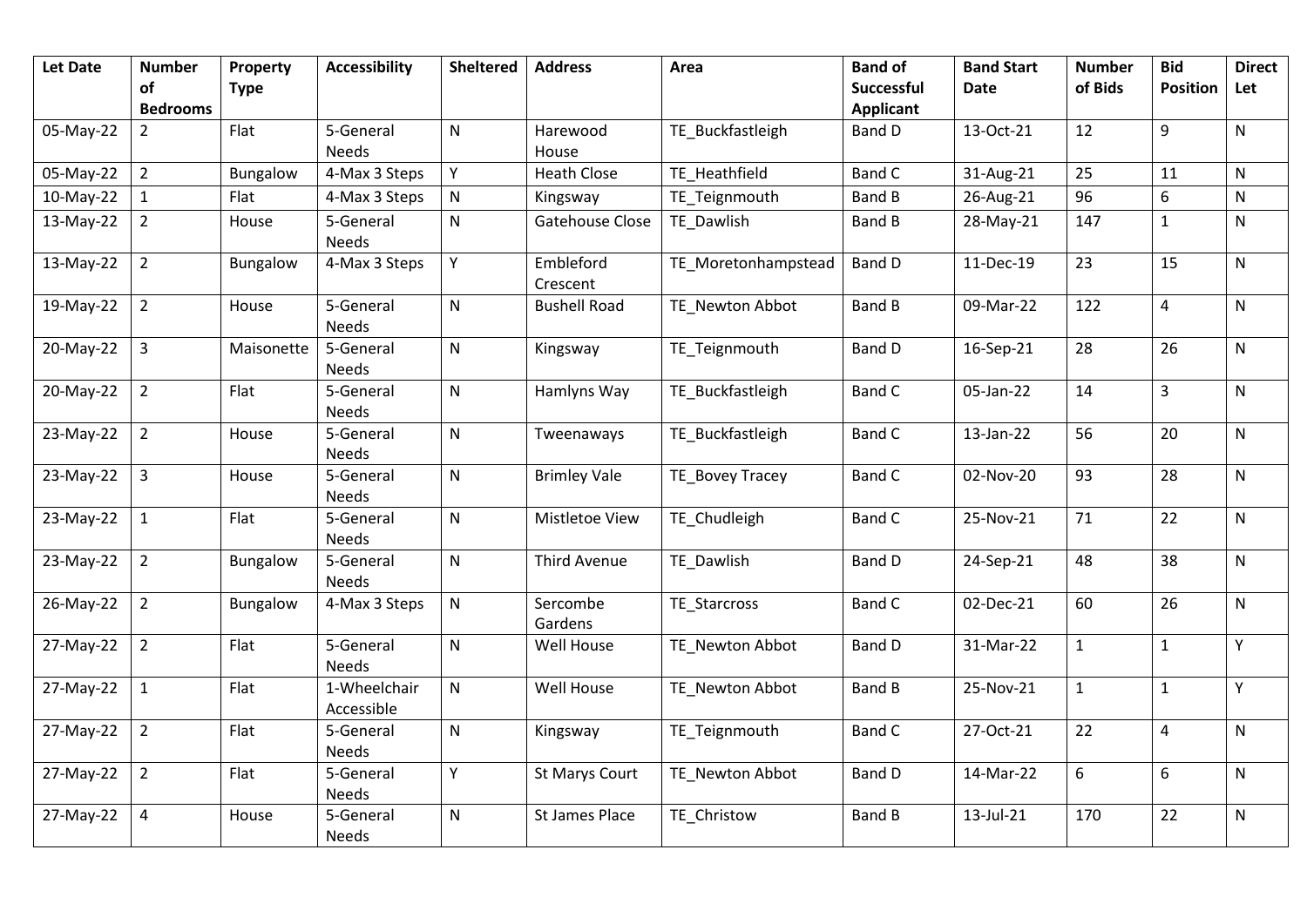| Let Date    | <b>Number</b> | <b>Property</b> | <b>Accessibility</b> | <b>Sheltered</b> | <b>Address</b>       | Area            | <b>Band of</b>    | <b>Band Start</b> | <b>Number</b> | <b>Bid</b>      | <b>Direct</b> |
|-------------|---------------|-----------------|----------------------|------------------|----------------------|-----------------|-------------------|-------------------|---------------|-----------------|---------------|
|             | 0f            | <b>Type</b>     |                      |                  |                      |                 | <b>Successful</b> | <b>Date</b>       | of Bids       | <b>Position</b> | Let           |
|             | Bedrooms      |                 |                      |                  |                      |                 | Applicant         |                   |               |                 |               |
| 30-May-22   |               | Flat            | 3-Step Free          |                  | <b>Prince Street</b> | TE Newton Abbot | Band B            | 30-Mar-22         | 19            |                 | N             |
| 30-May-22   |               | Flat            | 4-Max 3 Steps        | N                | Kingsway             | TE Teignmouth   | Band B            | 16-Mar-22         | 42            |                 | N             |
| $31-May-22$ |               | <b>Bungalow</b> | 4-Max 3 Steps        |                  | The Glen             | TE Newton Abbot | Band B            | 20-Jan-22         | 81            |                 | N             |
| $31-May-22$ |               | House           | 5-General            | N                | Great Hill           | TE Chudleigh    | Band C            | 17-Dec-20         | 65            | 24              | N             |
|             |               |                 | <b>Needs</b>         |                  |                      |                 |                   |                   |               |                 |               |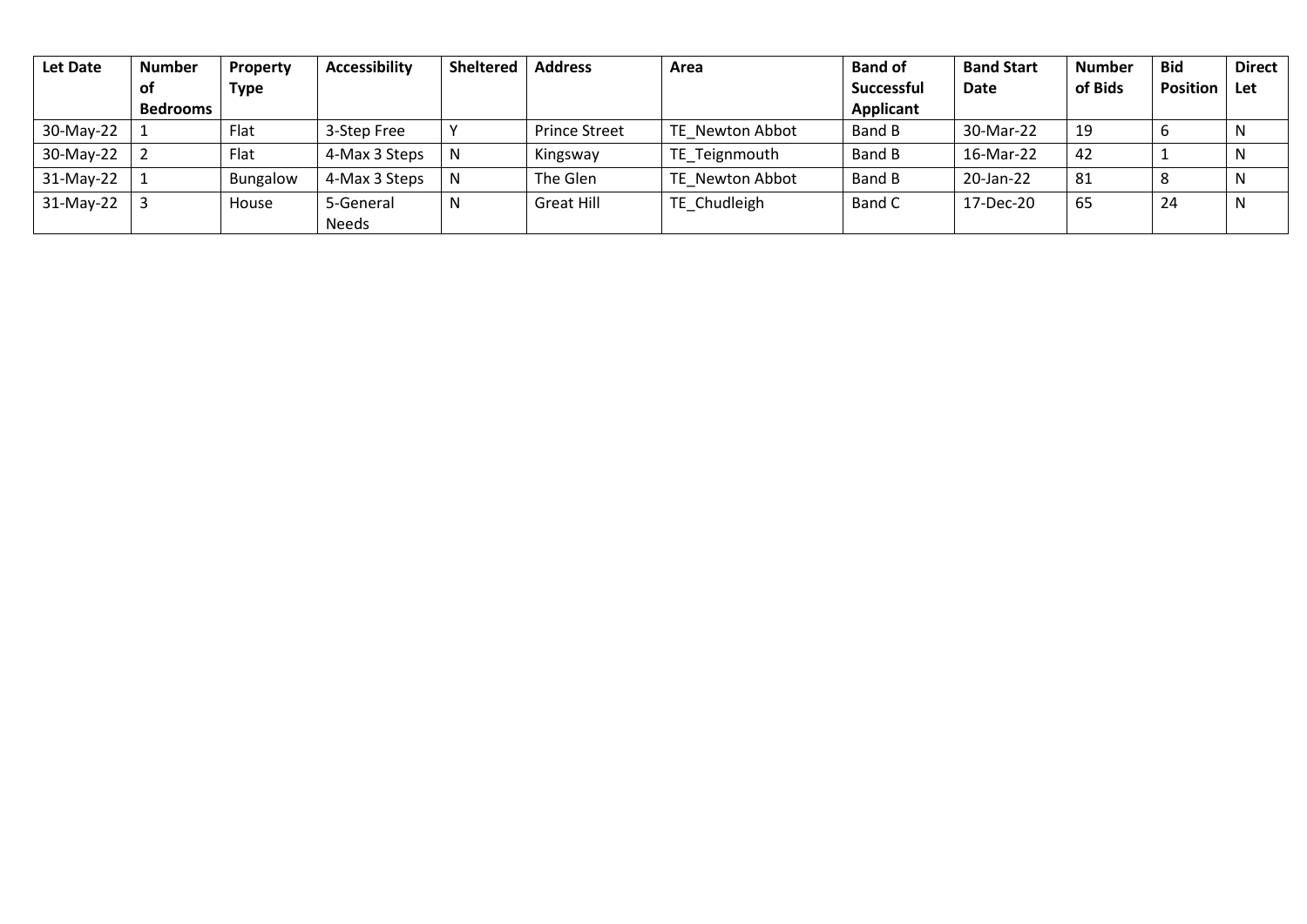